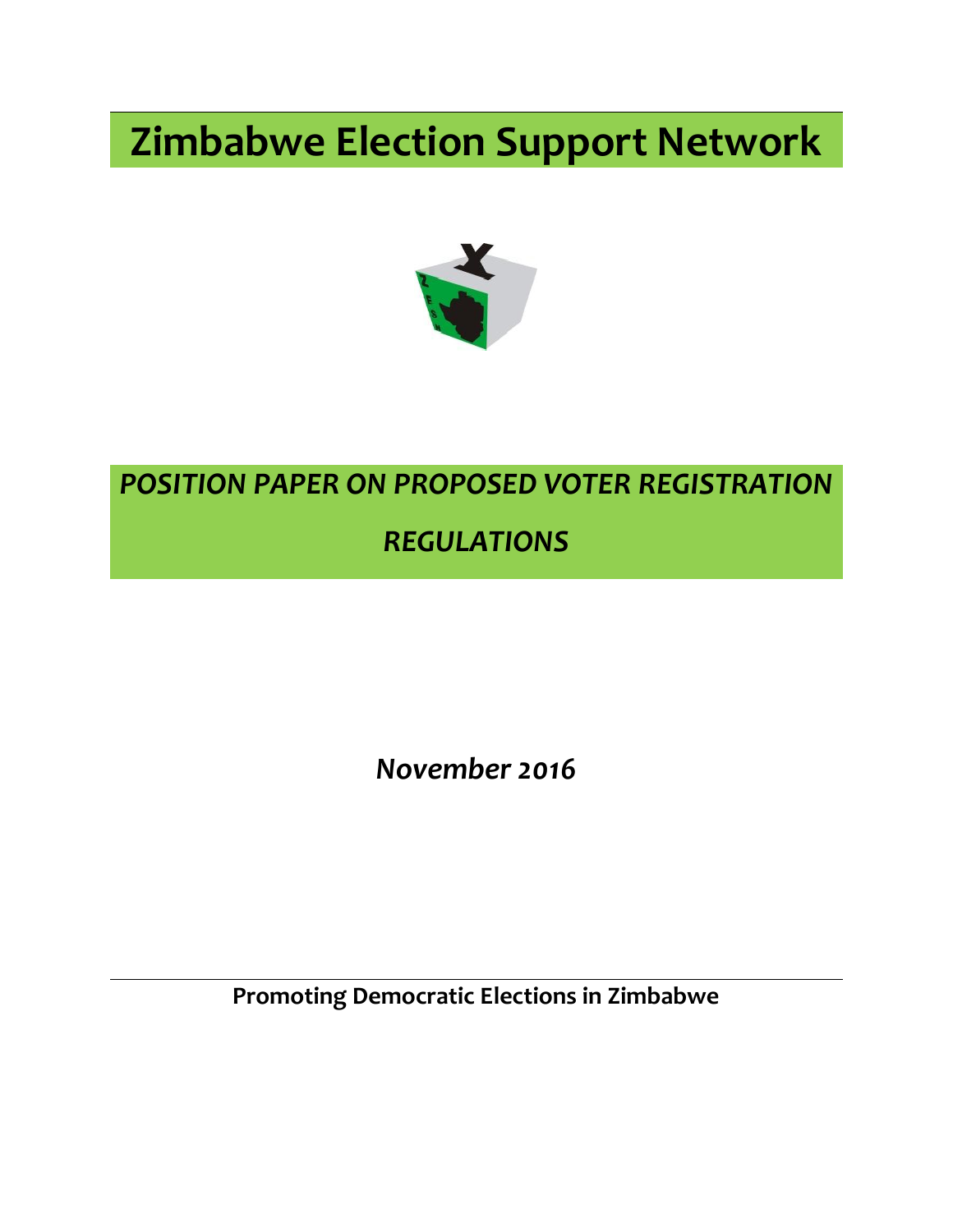#### **Introduction**

As Zimbabwe prepares for the new polling station based and biometric voter registration for the 2018 harmonised elections, it is imperative for the Government and the Zimbabwe Electoral Commission (ZEC) to speed up the crafting of Electoral Regulations as provided for under Section 192 of the Electoral Act (Chapter 2:13). The regulations will seek to set the procedures of all matters provided in the Electoral Act such as the actual duties of electoral officers, the issue of voter registration, voter education, access by observers and journalists to and their conduct at polling stations, membership and functions of the Multi Party Liaison Committees among others.

Over the years ZESN has been advocating for comprehensive electoral reforms on the legal framework, political environment and administrative reforms. ZEC is on record saying that there are reforms that they are empowered to administer voluntarily (*Mero Motu*) through Electoral Regulations. It is against this backdrop that ZESN is calling for ZEC and government to put in place a transparent, credible and inclusive process in the formulation of the Regulations for voter registration which has a huge bearing on the administration of elections. The election regulations should have clear definition of terms to provide clarity on the interpretation of the terms. Terms that could be considered in the definition of terms section include the definition of '*voter education', 'voter information', 'registration centre', 'registration staff', 'update', 'register, roll', 'ward', 'Commission', 'observer', 'agents'* among others.

It is imperative for ZEC to extensively consult electoral stakeholders and ensure that the process is open to scrutiny by adopting the Open Data Policy to enhance trust and confidence.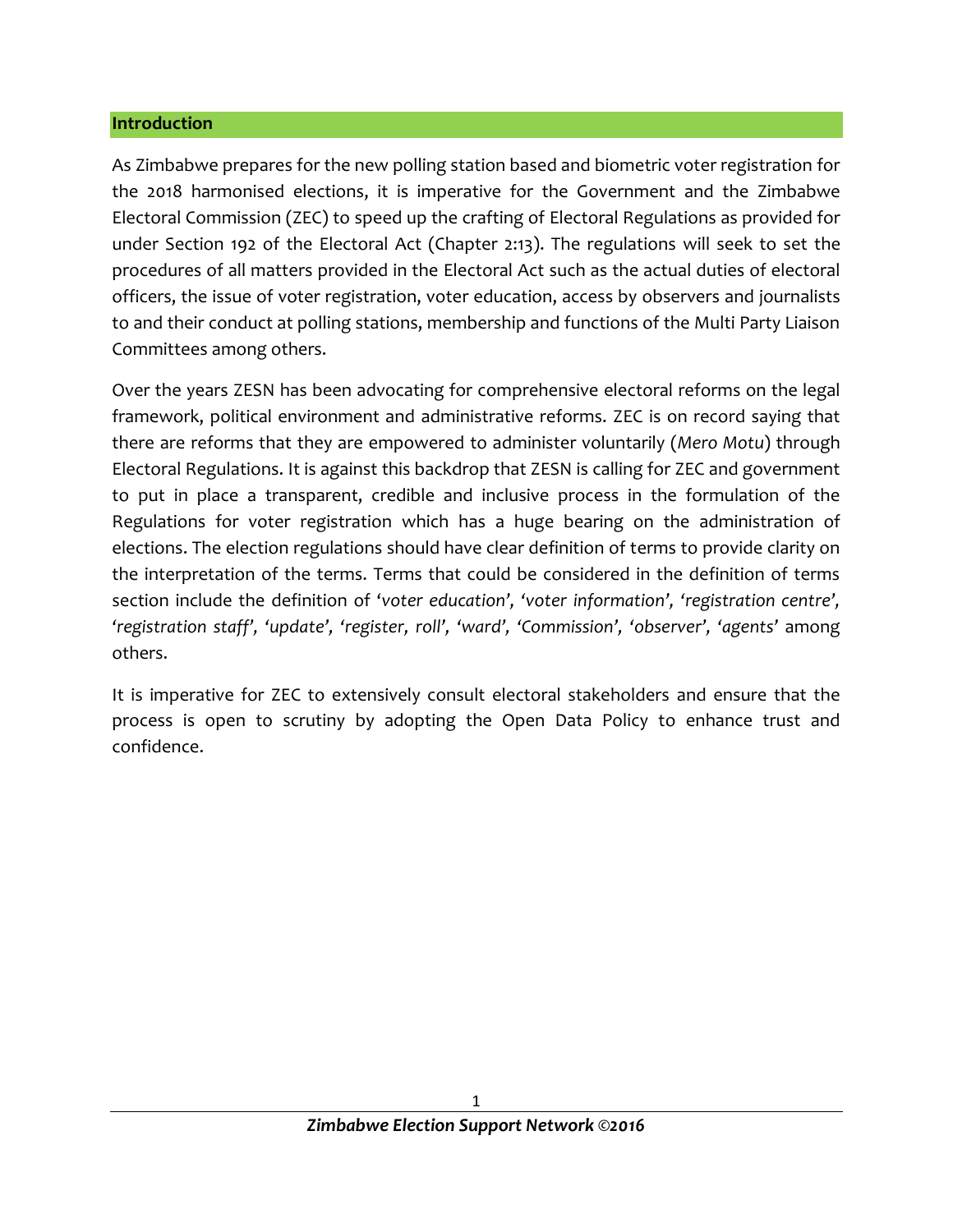#### **Key Considerations for ZEC Electoral Regulations**

ZESN as part of its mandate to promote democratic electoral processes in Zimbabwe is calling for consideration of the following key issues in the crafting of the electoral regulations pertaining to voter registration as Zimbabwe is scheduled to implement a biometric voter registration exercise in 2017:

## 1. **Transparency and Open Data Policy**

- In order to ensure confidence and transparency the Regulations should promote the Open Data Policy a concept that has been adopted by other Commissions in Africa e.g. Kenya.
- The Election Regulations should ensure that election data such as voters' rolls, number of registered voters, costs is made available timeously for it to be useful. Timely publication of election data is essential because it feeds into several decision making and participatory processes.
- The Electoral Regulations should provide for ZEC to collect and analyse **baseline** data that informs how many voters the Commission will be targeting for the voter registration processes. This information should be availed to electoral stakeholders as it is critical.
- The Regulations should specify the steps for the voter registration exercise including key processes such as the Biometric Voter Registration (BVR) equipment tendering and procurement.
- Procurement is one of the most critical steps in BVR deployment therefore the Regulations should ensure that adequate time is allocated for it and that the process is open to a public tender process and public scrutiny of the decision-making process and engagement of the service provider.
- The Regulations should provide for the need for ZEC to conduct comprehensive stakeholder consultations with political parties, the media and CSOs on pertinent information on the BVR system such as feasibility and administrative procedures to enhance accountability and trust.
- The Regulations should ensure that readable, analyzable and up to date election information is availed at the finest possible level of detail such as copies of voters' rolls and election results at the polling station level. The provision of analyzable electoral information at the granular level is essential for promoting transparency and accountability.
- To enhance confidence and trust the Regulations should provide for mechanisms that ensure access to all pertinent data that allows observers and agents to make fair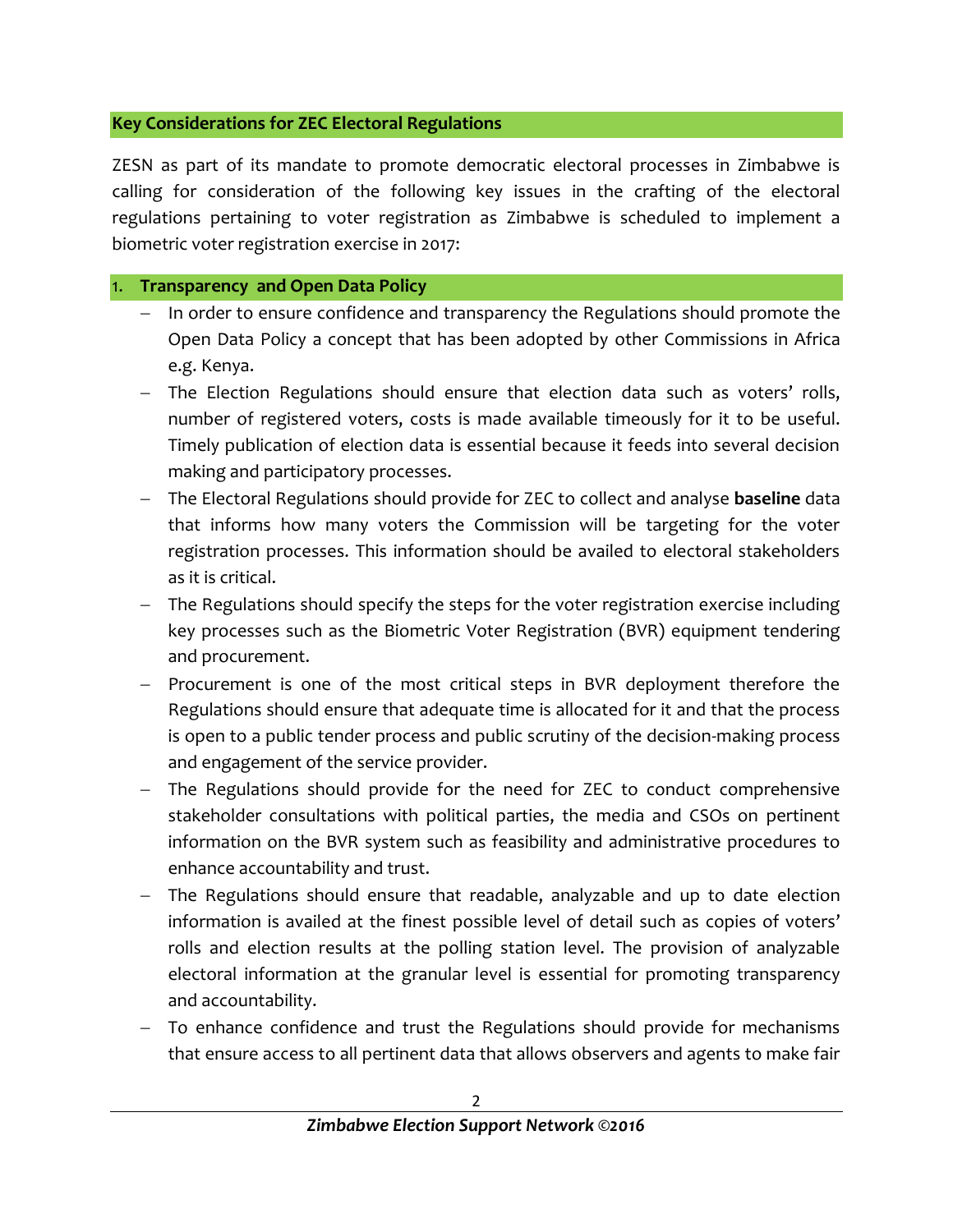assessments of the voter registration process. For instance, information on gender, age and special needs groups' disaggregation should be made available to stakeholders.

#### 2. **Inclusivity**

- Before the commencement of the process, ZEC should avail baseline data pertaining to how many voters are they targeting for the voter registration process to electoral stakeholders.
- The Regulations should clearly spell out the eligibility criteria for potential voters for registration for instance restrictive requirements such as the proof of residence must be removed. Considerations must be provided for young voters who will turn 18 in 2018 and procedures for transfers of registration particulars such as residence.
- The Regulations should make clear the nature and extent of linkage between the civil registry office and the voters' roll in particular access to names of deceased persons and passive potential young voters who turn 18.

#### 3. **Recruitment and Appointment of Voter Registration staff**

- Before the commencement of the voter registration process, ZEC is required to recruit and appoint professional and adequate voter registration personnel such as voter registration coordinators at district, provincial and national level, voter registration officers, BVR kit operators, IT personnel and assistants.
- The regulations should provide clear terms of references including competencies with emphasis on professional and ethical conduct of all electoral officers.
- The Regulations should provide for the training of registration staff on all processes, procedures and laws pertaining to the compilation of the voters' rolls before and during the voter registration process.

#### 4. **Compilation and updating of a new Voters' Roll**

- The Electoral Regulations should specify the exact period for the compilation of the new national voters' roll, the period for the updating, extension of updating period.
- Provisions should be made in the Regulations with regards to the establishment of voter registration centres specifying the general locations where registration centres shall be established and not established e.g. army barracks or chiefs' homesteads.
- The procedures for voter registration inside the voter registration centre must be clearly spelt out in the Regulations.
- Regulations should also stipulate refusals of register, amendment of particulars, reasons for deletion from the voters' roll, procedures for updating and collating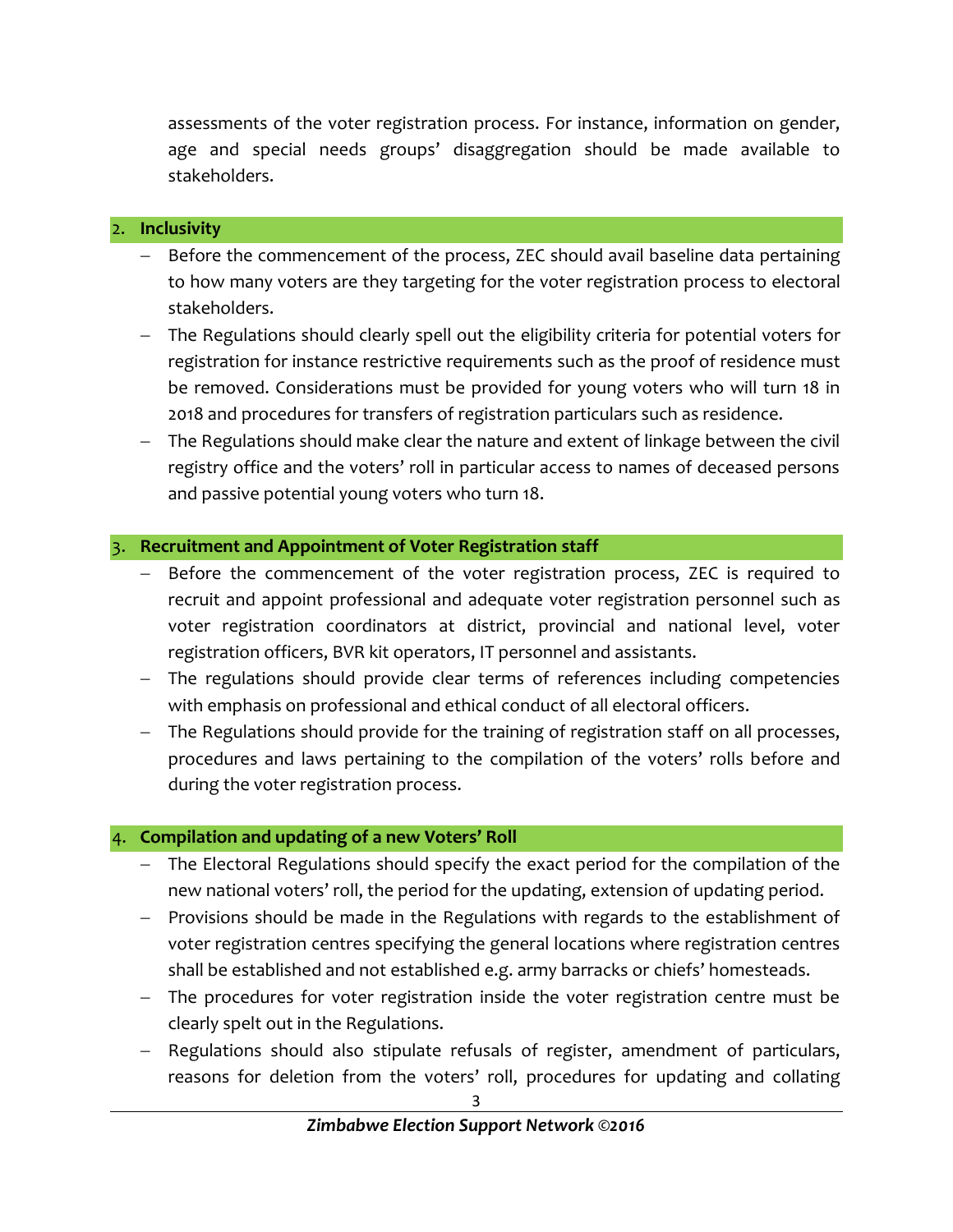records from district, constituency and provincial levels into national voters' roll amongst others.

- ZEC should consider provisions for the display of the provisional and final updated voters' rolls outside of registration centres and polling stations in the Regulations.
- The Regulations should list persons allowed to be in the registration centres during the registration centres e.g. voter registration officers, members of the Commission, voter registration political party agents, duly accredited observers and media practitioners.

## 5. **Eligibility criteria**

- The Electoral Regulations should clearly specify the eligibility criteria for voters and deal with issues of "aliens" and the right to vote.
- $-$  The Regulation should unpack the Section 67 (3) of the Constitution which provides for the right to vote by all eligible Zimbabweans.
- Mechanisms should be provided for in the Regulations to ensure that prisoners, those in hospitals especially hospital staff, nurses and doctors and others who will be on duty on election day exercise their right to vote. If Special Voting is to be reinstated, the Electoral Regulation should specify how this is to be administered given the challenges faced in 2013 harmonised elections.
- The Regulations should specify how Postal voting will be administered and make provision for the process to be open to observation by interested stakeholders.

## 6. **Voters' Roll Certification**

- The Regulations should stipulate all the features that should be captured in the voters' roll such as:
- *i. First name and two other names, if any, as recorded;*
- *ii. gender;*
- *iii. date of birth;*
- *iv. Unique Voter Identification Number;*
- *v. photograph;*
- *vi. any other particulars as the Commission may determine.*
- There is need for provisions for the certification of the voters' rolls at all levels e.g. voter registration centre, ward, constituency, and district, provincial and national (these levels can be determined by the Commission). This implies that at all levels the responsible personnel e.g. voter registration coordinators shall certify such register as the register of voters and deliver such copies to the next level until the final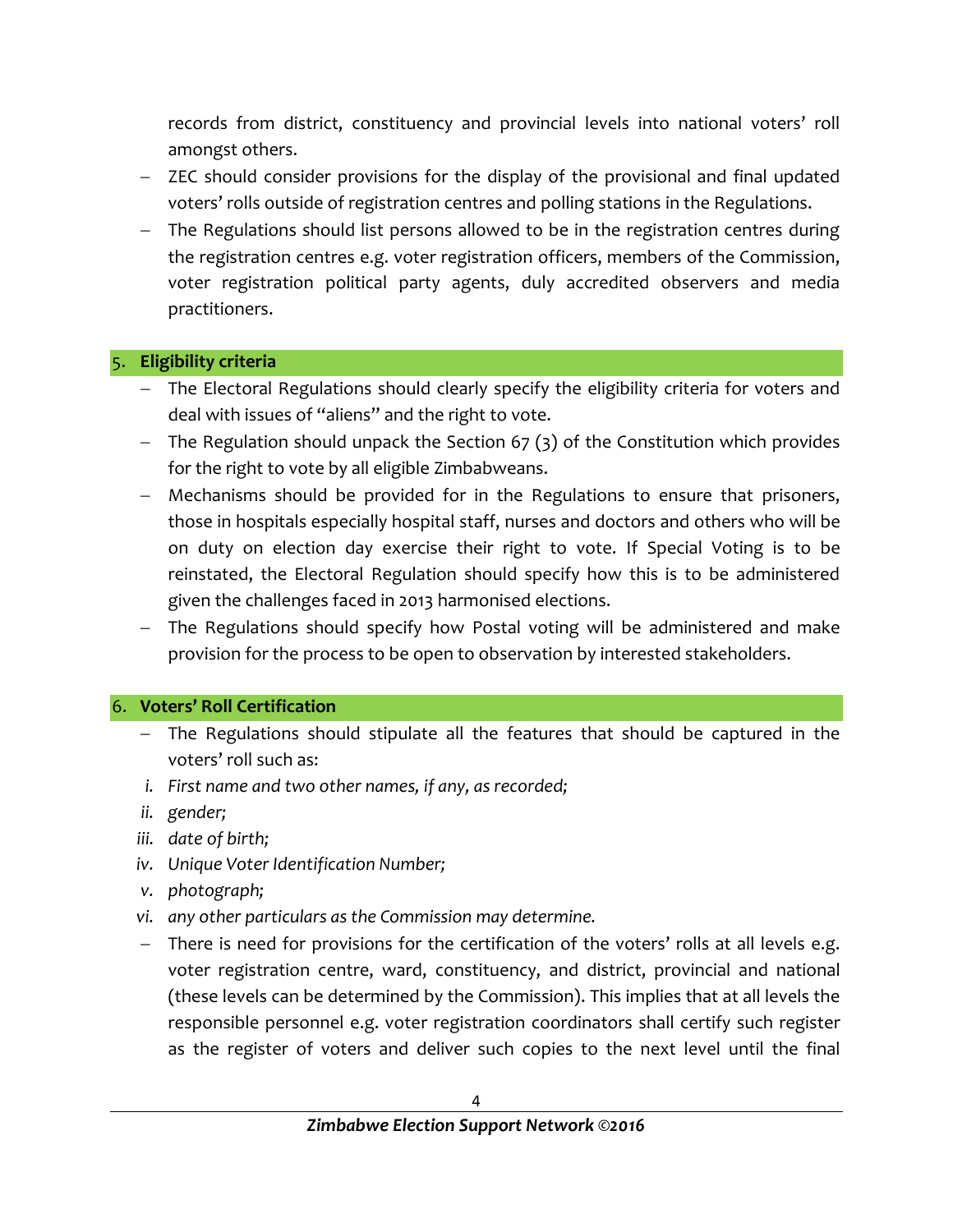certified copies are availed for scrutiny by political parties and other electoral stakeholders as may be necessary.

#### 7. **Security of data**

- The Regulations should clearly specify the role of ICTs in the voter registration process and data security mechanisms to ensure the privacy of personal information.
- In addition, the Regulations must put in place mechanisms for IT support and data recovery and consolidation. There is need for all field equipment to be consolidated with the central servers and storage units to act as back-ups.
- The Regulations should provide mechanisms for the electorate to check their registration status e.g. through the integration of SMS systems into the voters' roll to enable citizens to verify their registration status via SMS or secure web based applications as is the case in countries such as South Africa, Indonesia and Pakistan. In Pakistan and Indonesia, for instance the EMBs used SMS to have voters check whether their voter registration details and statuses were accurate. In Pakistan, out of the 85 million registered voters 55 million successfully utilized the SMS platform at nominal financial cost to both the Commission and the voters

## 8. **Objections, claims and appeals**

- The Regulations should provide for clear provisions for any objections to the preliminary voters' roll.
- In addition the provisions should allow for public verification of the provisional voters' lists and should stipulate mechanisms for citizens to check their registration status physically and virtually. ZESN believes that such an arrangement would speed up the rectification of any errors in registration details in the system
- The Regulations should also provide procedures for dealing with claims and appeals on omitted and wrongly captured names in the voters' roll for instance, whether registrants will be required to apply for appeals, objections and claims in writing or otherwise.
- The Regulations should prescribe clear procedures and stipulated timeframes for the filing of appeals, objections and complain by aggrieved persons.
- In order to instil trust in the process the Regulations should stipulate penalties for offences by voter registration staff relating to visibility, forgery, falsification and fraudulent destruction of voter registration materials e.g. Voter registration kits, computers or any other equipment.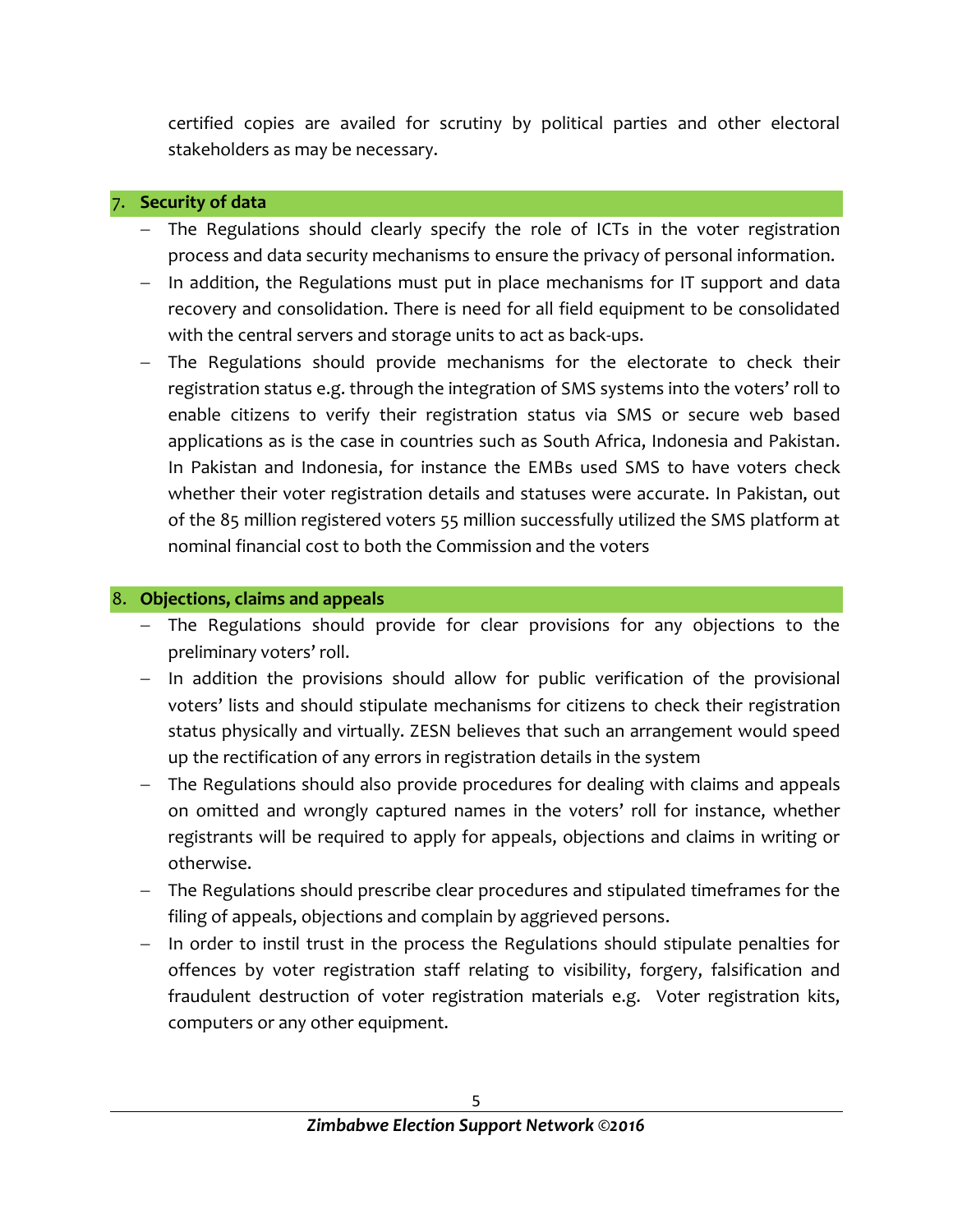- In addition, issues of forced entries, possession of forged or false documents or refusal to leave premises when required, intimidation, violence and threats to eligible voters should all be addressed in the Regulations with specified punitive measures.

## 9. **De-duplication**

- One of the major strengths of BVR's is its ability to deter duplicate voter registration, therefore the Regulations must put in place clear procedures and timelines on how Deduplication will be conducted at polling station, wards, district, provincial and national level.
- The Regulations should indicate how the captured biometric data will be used to identify suspected duplicate voter registrants and whether this has been done by human error or by computer software.
- In the case of voter registration offences in the de-duplication process the Regulation should specify the penalties to be levied against the offenders.

## 10. **Proof of registration**

- In other countries upon completion of registration voters are issued with voters' card.
- The Regulations should therefore specify the type of proof of registration that will be issues all registrants and the features of the proof of registration such as name of the registration centre, quick response code and security marks among others.
- The Regulations should clearly specify the purposes of the issuance of the proof of registration and put in place mechanisms to guard against the abuse of the proofs.

## 11. **Role of observers and agents**

- The Regulations should provide for clear roles of political party agents and observers for each registration centre within the polling district for the purpose of enhancing transparency, trust, confidence and accountability in the process.
- ZEC should invite political parties and observers to observe all processes including the tendering and procurement process, training of registration staff, setting up of registration centres and other key electoral processes.
- To enhance confidence and trust the Regulations should provide for mechanisms that ensure access to all pertinent data that allows observers and agents to make fair assessments of the process such as data entry, processing and management.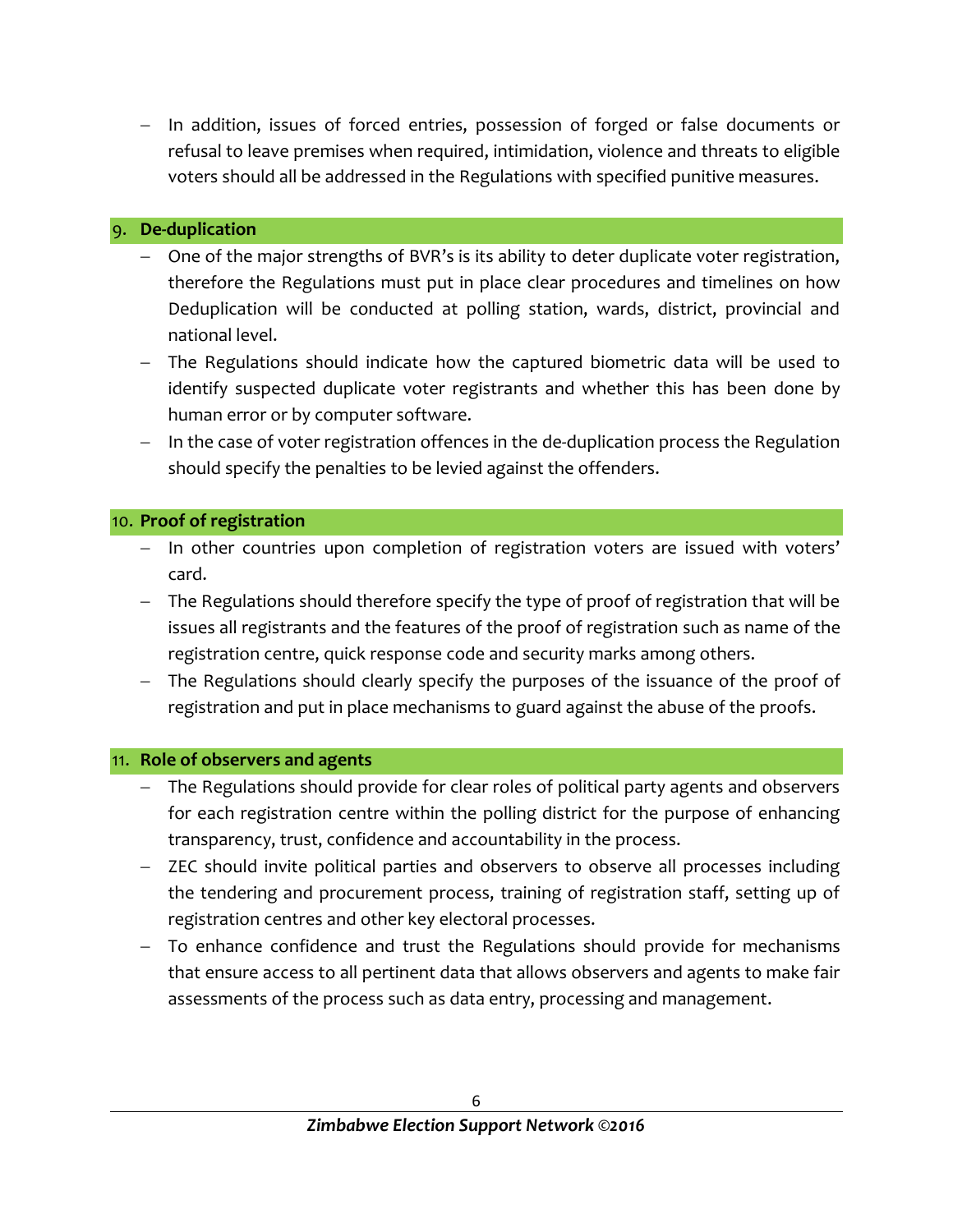#### 12. **Accessibility**

- Electoral Regulations should provide for access to information pertaining to Voter Registration centres and polling stations.
- The Regulations should provide for accessibility of voter registration centres and publicity of the new polling stations generated from the ongoing polling station mapping by all registrants in particular persons living with disability who might have challenges in accessing some of these sites.
- Regulations should provide the specific timeframe within which political parties can access the provisional and the final voters' roll at all levels. The voters' roll should be made available at least three months before the election to allow for verification and audits.
- The Regulations should ensure access to copies of the voters' rolls by all stakeholders at a prescribed fee that is reasonable.
- The polling station mapping exercise should be guided by the clear procedures in the Regulations to ensure that voters do not have to walk or travel long distances to access voter registration centres and polling stations.
- The Regulations should provide reasons for increasing and decreasing polling stations at ward, constituency, district and provincial levels.

## 13. **Threshold of polling stations**

- The Regulations should specify the threshold of voters per registration centre which will be used at the polling stations.
- ZESN proposes that the maximum threshold be set at 1000 drawing lessons from the recently held Zambian elections where the threshold was 850.
- The Regulations should address the issue of highly populated areas and establish polling streams to de-congest polling stations particularly in urban areas.

## 14. **Voter education**

- Voter education ensures meaningful participation of citizens and the Regulations must provide for clear voter education methodologies that ensure comprehensive coverage for all Zimbabweans.
- The Regulations should provide for clear roles of political parties, CSOs and the media in the provision of continuous voter information and education for voter education processes.
- The Regulations should provide for clear coordination of the voter education programmes by the aforementioned parties.